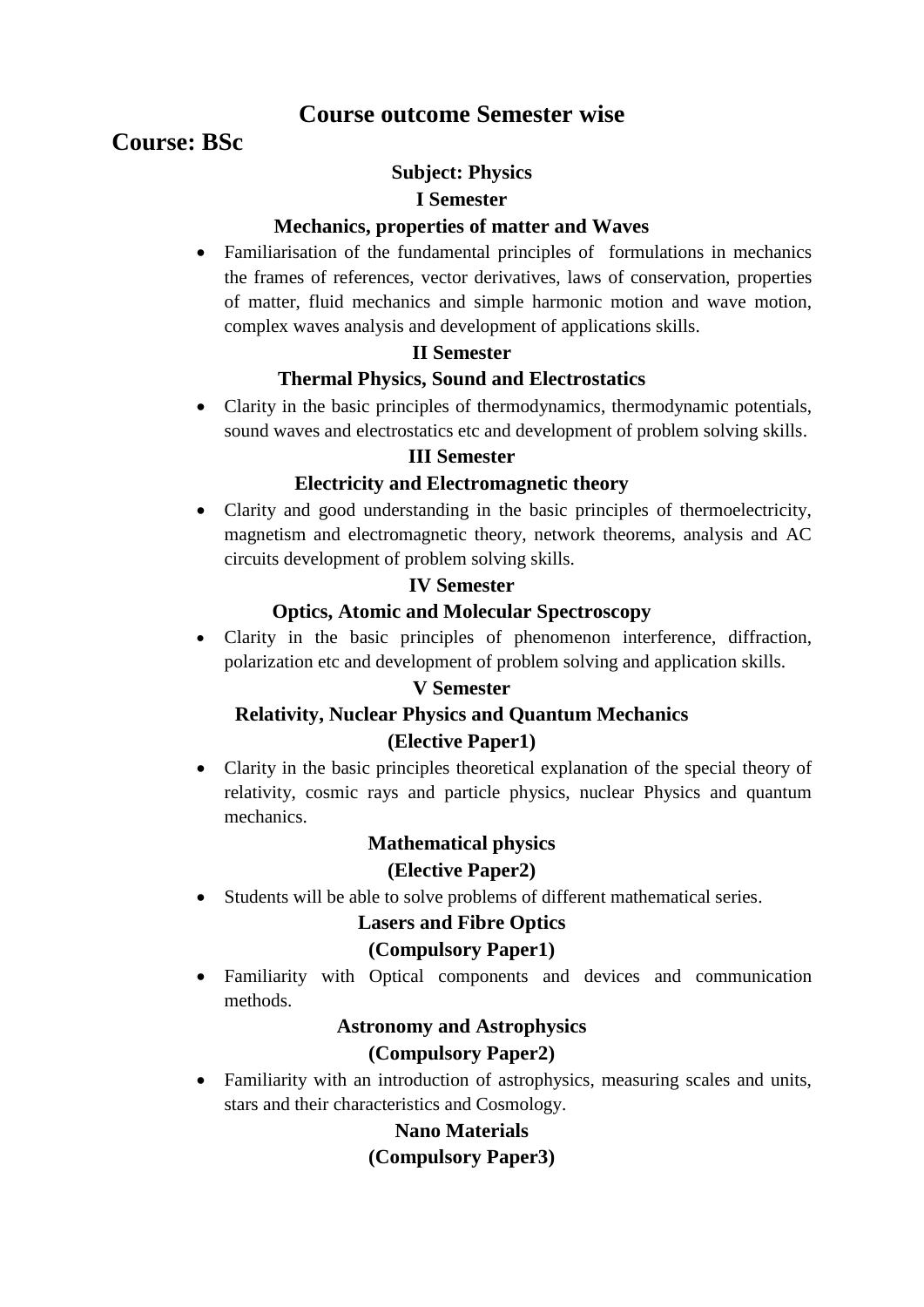Familiarity with an introduction of Nanotechnology, nanoscale, synthesis of nano materials, modern instrumentation and optical properties.

## **VI Semester**

# **Solid State Physics, Electronics and communication (Elective paper 1)**

 Clarity in the basic principles theoretical explanation of the concepts, construction and working of semiconducting devices, their identification. About communication system

## **Medical physics**

### **(Elective paper 2)**

 Clarity in the mechanics, acoustics optical systems diagnostic and therapeutic systems related to human body.

#### **Optoelectronics**

#### **(Compulsory Paper1)**

Familiarity with opto electronic devices, its working and their application.

#### **Renewable Energy Sources**

#### **(Compulsory Paper2)**

Familiarity with renewable energy sources, uses and applications.

#### **Solving Problems in Physics**

## **(Compulsory Paper3)**

Students will be able to solve problems under different branches of physics.

## **Subject: Chemistry I Semester**

- The fundamental properties and basic model of atoms, simple quantum mechanical treatments of atoms and shapes of the orbitals which are important to understand the reaction mechanism and formation of molecule.
- The arrangement of elements in the periodic table in different blocks and the variation of different properties in the periodic table and the factors responsible for the variation.
- Basic concept of organic chemistry identify basic types of chemical reactions in organic chemistry.
- Types of indicators used in different reactions and the theory involved in it, miscibility of different liquid mixtures at respective temperatures, principles of fractional distillation and applications, distribution laws and applications and the students will be able to work out numerical problems.
- Use of the concept of the mole in quantitative chemical calculations, understand stoichiometric relationshipinvolved in reactions.
- Use of different methods of purification of compound and naming of different organic compounds in IUPAC system. Role of organic compounds in daily life.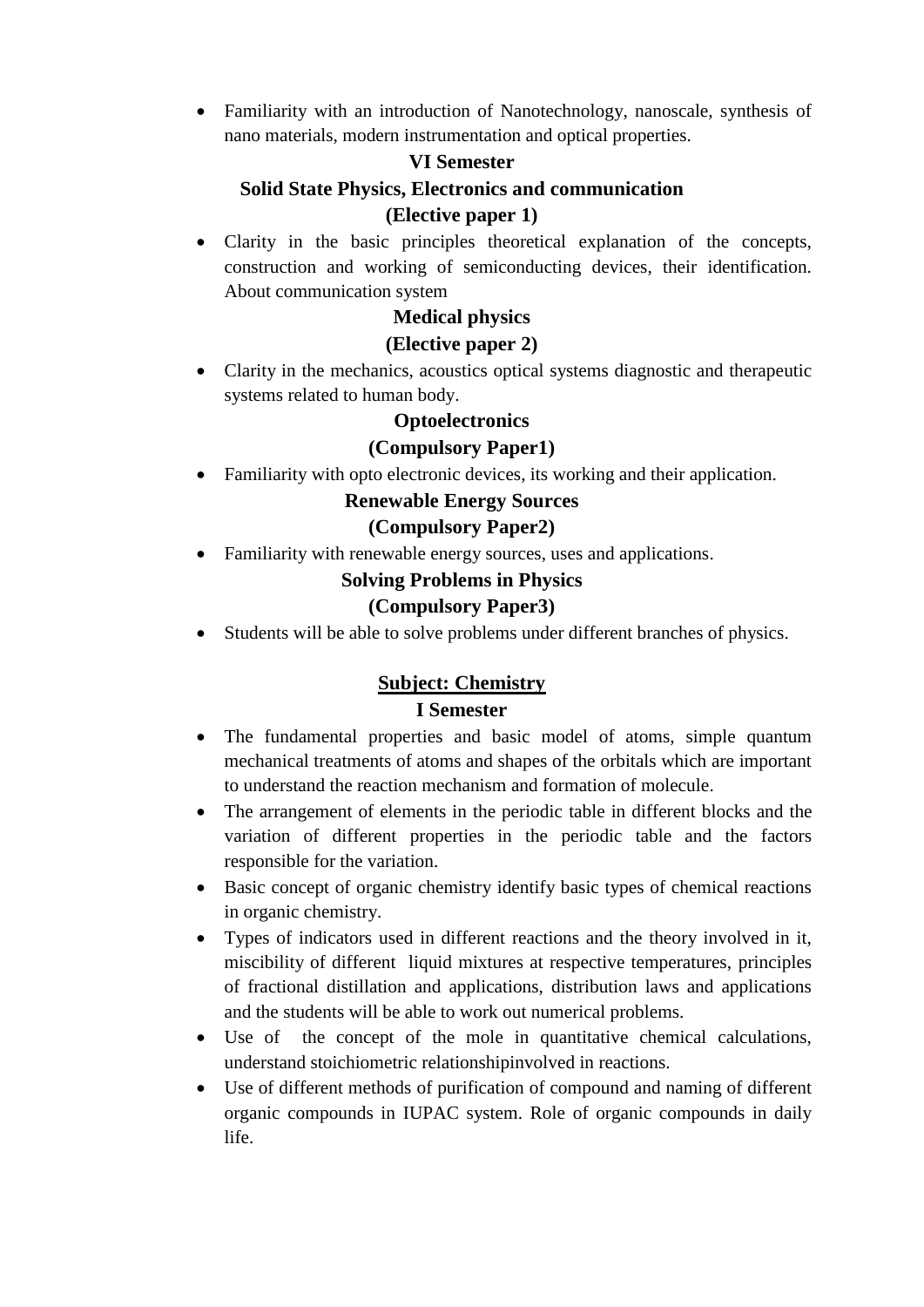## **II Semester**

- The bonding fundamentals of ionic and covalent compounds, including bond energies using MO diagrams.
- Predicting geometries of simple molecules with the use of theory.
- Stability of conformational isomers of cycloalkanes, naming of different aromatic hydrocarbons different naming reactions aromatic derivatives, and effect of nature of alkyl groups, leaving groups, nucleophiles and solvents on nucleophilic substitution reaction.

Students learn how reaction rates are measured and represented in rates laws and application of chemical kinetics.

- Ionic equilibria; theory of strong electrolytes, degree of hydrolysis, effect of temperature and dilution on degree of hydrolysis.
- Preparation and synthetic applications of organic reagents, types and classification of polymers, solving numerical problems on determination of molar mass of polymer.
- Comparison of organic and inorganic precipitates how soaps and detergents act on dirt in cleaning process.

## **III Semester**

- Position of the transition elements in the periodic table, chemistry of inner transition elements, chemistry of organometallic compounds and structures of few rare organometallic compounds.
- Types of alcohols and their preparations and uses, classification of phenols, why phenol is corrosive and few naming reaction associated with phenols, chemistry of ethers, epoxides, crown ethers and carbonyl compounds and the mechanism involved with few important reactions.
- Need for the thermodynamics of second law, significance of entropy, calculating bond energy, bond dissociation energy and resonance energy using thermodynamic data.
- X-ray crystallographycal studies and numerical problems in solving the crystals, different cromatographycal techniques and its use in separation, knowledge of different energy sources, fundamental uniqueness of the chemical and physical properties of nanomaterials and their potential impact in science, methods of nanomaterials preparation, aminoacids which are the building blocks of proteins and one can think of constructing new peptide bonds at nano level.

## **IV Semester**

- Bonding in complexes and types, Concept of VBT and CFT in understanding the geometry of complexes, application of complexes in treating cancer and heavy metal poisoning, Ligan field theory which is the evidence for cbonding in complexes.
- Sterochemistry of organic compounds, types of isomerism in organic chemistry, classification of carbohydrates, structural elucidation of carbohydrates like glucose fructose.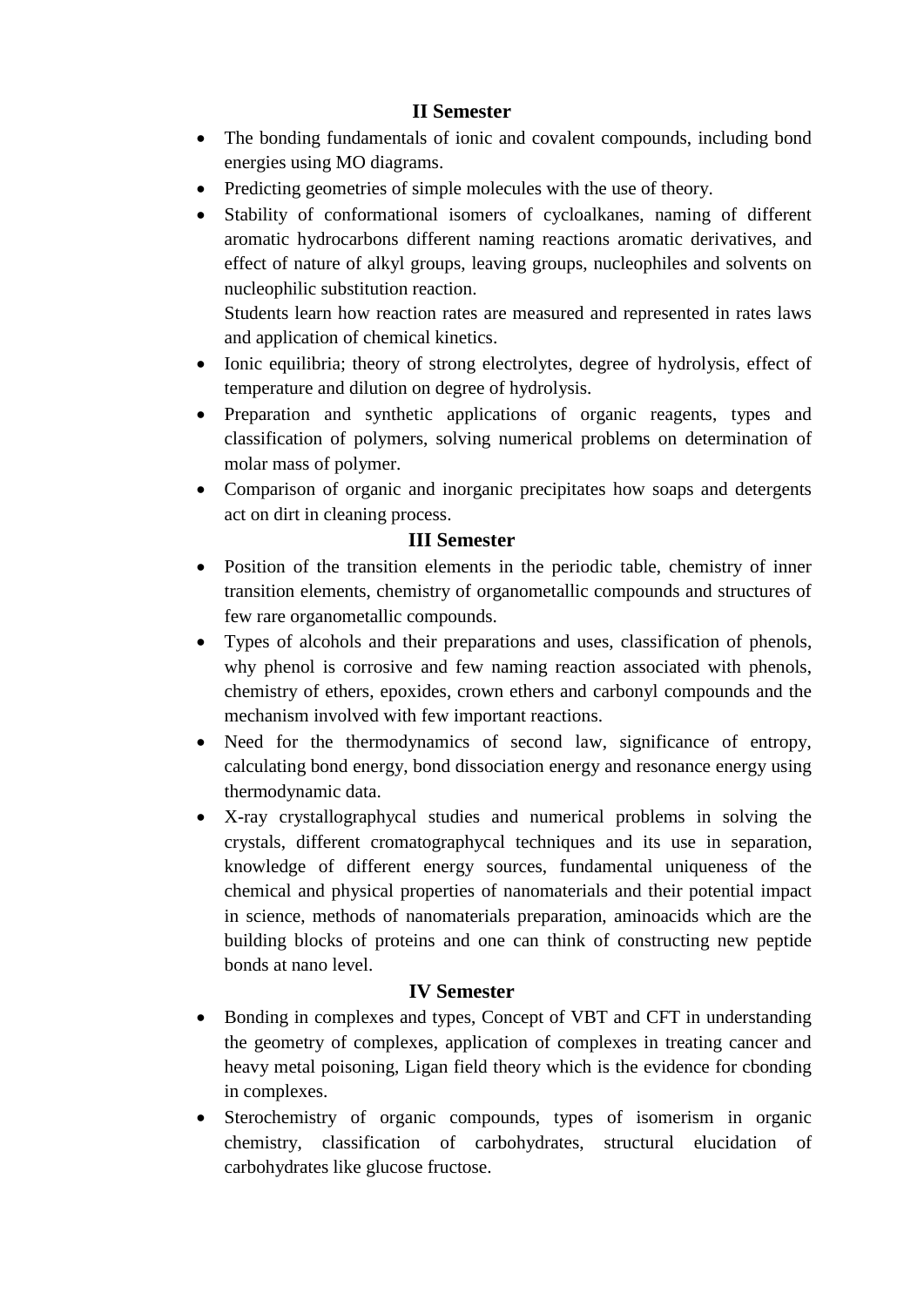- Partial structure of polysaccharides.
- Elemental quantum mechanics, concept of black body radiation, to determine equivalent conductance at infinite dilution for weak electrolyte, transport number, application of conductance measurements and conductometric titrations.
- Classification of acids and bases as Hard and Soft, gravimetric estimations and its advantages.
- Structure and synthesis of dyes.
- Concept of viscosity measurements, intermolecular forces, size and weight of the molecules, surface tension and parachor.

#### **V Semester**

- Industrial applications of inorganic chemistry in manufacturing of glass, ceramics, cements, study of paints in dept.
- Synthetic method of preparing terpenes, Synthesis of different class of heterocyles which play a very important role in pharmaceutical chemistry.
- Structure and classification of alkaloids, uric acids, vitamins, harmones, different chemotherapeutic agents and their synthesis.
- Photochemistry and radiation chemistry, new spectroscopic methods like IR, Raman Spectroscopy, molecular spectroscopy, electronic spectra.

#### **VI Semester**

- Types of metallurgy and metallurgical applications of inorganic chemistry in manufacturing of different metals and their purification.
- Production of ferro alloys.
- structure and role of metal ion in biological system with reference to Na+,  $K+$ and Ca2+, Mg2+ ions , enzymatic role of metals in heamoglobin and myoglobin. Natyral pigments, hydroxyl
- synthesis of organic polymers by utilizing special techniques, classification and synthesis of nucleic acids, hydroxyl acids, diazonium compounds.
- Spectroscopic method of identification of compounds; IR, UV visible and NMR spectroscopy in depth.
- Electrochemistry ; cell construction, applications of EMF measurements, concept of phase equilibria, adsorption and kinetics of fast reactions and principles of techniques stopped flow method, flash photolysis, temperature jump method and pressure jump method.

## **Subject: Mathematics I Semester**

- Get the concept of symmetric, skew symmetric matrices, elementary row operations, echelon form, Solving homogeneous, Non homogeneous system of linear equations and Cayley-Hamilton theorem.
- Understand the concept of successive differentiation, homogeneous functions, Euler's theorem, Jacobian and properties.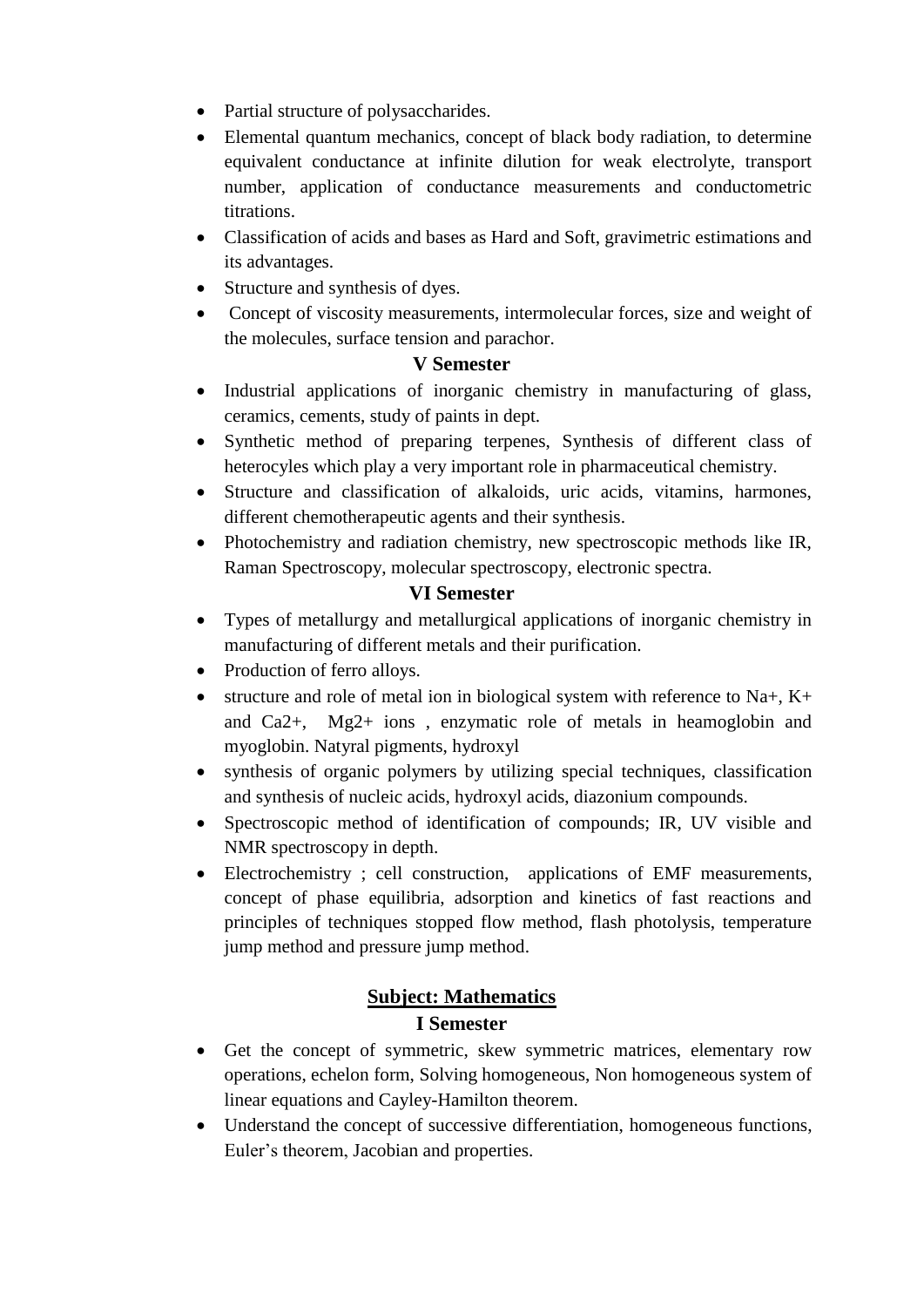Memorize the concept of Reduction formulas for both Indefinite and definite integrals.

## **II Semester**

- Able to define groups, abelian group, permutation groups, subgroups and understand the general properties.
- Understand the concept of polar co-ordinate system, pedal equations.
- Understand to solve problems on finding the curvature, radius of curvature, centre of curvature and general rules for various forms of curves tracing.
- Identify the applications of Integral calculus including volume of solids of revolutions.
- Learning the concepts of ordinary differential equations(O.D.E) and recognize the methods of solving Linear, Exact, Homogeneous and non Homogeneous differential equations.

## **III Semester**

- Understand the concept of order of an element, Coset of a group, Cyclic group, index group and their properties.
- Learning the concept of different sequences and their properties.
- Able to determine different types of series and whether they converges.
- Memorise the concept of types of discontinuities, knowledge of mean value theorems and indeterminate forms.
- Able to represent a periodic function as a Fourier series.

## **IV Semester**

- Able to define Normal subgroups, homomorphism, isomorphism and their properties.
- Understand the basic concept of Laplace transforms of some functions and standard results.
- Learning the concept of second and higher order ordinary linear differential equations.
- Analysing the convergence of sequence and series of functions.

## **V Semester**

## **(Paper1)**

- Understand the concept of calculus of variation.
- Compute line and multiple integrals and their applications.
- Indentify the concept of integral theorems and applications of triple integral.
- Learning the concept of vector space, linear transformation and properties.

## **(Paper2)**

- Indentify the important classes of rings, integral domain, fields and properties.
- Able to calculate the gradient of a scalar, curl of a vector field, identify Solenoidal and irrotational vector fields.
- Get the knowledge of finite differences and variation of functions with equal and unequal intervals and numerical integration.

## **VI Semester**